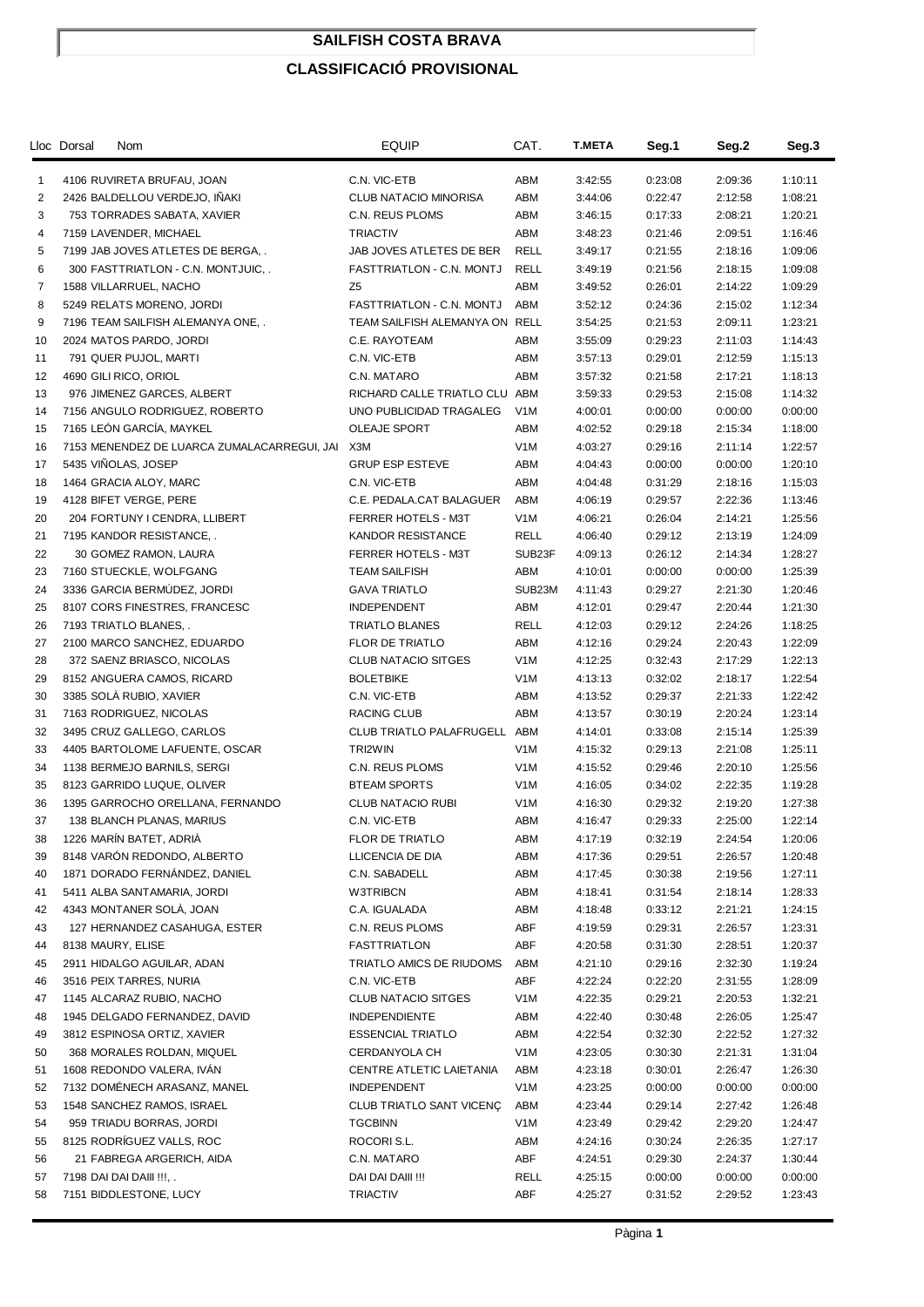|     | Lloc Dorsal | Nom                                 | <b>EQUIP</b>                   | CAT.             | <b>T.META</b> | Seg.1   | Seg.2   | Seg.3   |
|-----|-------------|-------------------------------------|--------------------------------|------------------|---------------|---------|---------|---------|
| 59  |             | 298 MAILLO, LLUIS MAILLO            | <b>CLUB TRITRAINING</b>        | ABM              | 4:25:35       | 0:31:45 | 2:25:27 | 1:28:23 |
| 60  |             | 137 RAMIS PLA, JOAQUIM              | <b>INDEPENDIENTE</b>           | V2M              | 4:25:45       | 0:35:46 | 2:26:49 | 1:23:10 |
| 61  |             | 399 BARTOLOME LOPEZ, RAUL           | FASTTRIATLON - C.N. MONTJ      | V <sub>1</sub> M | 4:25:49       | 0:37:11 | 2:21:40 | 1:26:58 |
| 62  |             | 1781 ESCARRE ROMEU, CARLES          | C.N. VIC-ETB                   | V <sub>1</sub> M | 4:26:13       | 0:32:05 | 2:25:35 | 1:28:33 |
| 63  |             | 8164 MUÑOZ RODRÍGUEZ, MANOLO        | LLICENCIA DE DIA               | ABM              | 4:26:35       | 0:29:46 | 2:26:59 | 1:29:50 |
|     |             |                                     |                                |                  |               |         |         |         |
| 64  |             | 2223 PALAU I FERNANDEZ, ORIOL       | U.C. SANT CUGAT                | ABM              | 4:27:39       | 0:29:51 | 2:26:43 | 1:31:05 |
| 65  |             | 1120 ALBA OJEDA, ISIDRE             | <b>CLUB TRIATLO BLANES</b>     | V <sub>1</sub> M | 4:27:49       | 0:33:52 | 2:25:09 | 1:28:48 |
| 66  |             | 1430 JURADO NAVAS, GOYO             | CLUB TRIATLO BAIX MONTSE       | ABM              | 4:27:55       | 0:33:39 | 2:25:59 | 1:28:17 |
| 67  |             | 4185 JAREÑO CUADROS, SERGIO         | <b>SBR OPEN TEAM</b>           | V <sub>1</sub> M | 4:27:59       | 0:33:22 | 2:26:14 | 1:28:23 |
| 68  |             | 2707 VILA MIARONS, MARC             | C.N. VIC-ETB                   | ABM              | 4:28:21       | 0:30:21 | 2:36:42 | 1:21:18 |
| 69  |             | 5215 PÉREZ LIMONCHI, RAÚL           | <b>INDEPENDIENTE</b>           | ABM              | 4:28:48       | 0:32:09 | 2:24:40 | 1:31:59 |
| 70  |             | 7155 HERNANDEZ ANDOAIN, GEMMA       | UROLA TRAITLOI KLUBA           | <b>ABF</b>       | 4:29:00       | 0:00:00 | 0:00:00 | 0:00:00 |
| 71  |             | 367 MUÑOZ ARMENGOL, MARCEL          | U.C. SANT CUGAT                | V <sub>1</sub> M | 4:29:02       | 0:30:19 | 2:30:04 | 1:28:39 |
| 72  |             | 246 DIEZ NAVARRETE, JEREMIAS        | <b>INDEPENDIENTE</b>           | ABM              | 4:29:27       | 0:29:08 | 2:35:17 | 1:25:02 |
| 73  |             | 651 VALSERA ROBLES, JUAN            | CLUB CICLISTA BANYOLES         | V <sub>1</sub> M | 4:29:35       | 0:32:16 | 2:36:36 | 1:20:43 |
| 74  |             | 8147 QUERALT PARELLADA, CARLES      | LLICENCIA DE DIA               | V <sub>1</sub> M | 4:29:46       | 0:33:13 | 2:32:27 | 1:24:06 |
| 75  |             | 7162 RODRÍGUEZ VALLS, ORIOL         | ROCORI S.L.                    | <b>JNM</b>       | 4:29:58       | 0:32:03 | 2:33:56 | 1:23:59 |
| 76  |             | 1819 VIDAL PUCHADES, NEUS           | C.N. SABADELL                  | <b>ABF</b>       | 4:30:14       | 0:31:31 | 2:25:33 | 1:33:10 |
| 77  |             | 1678 ACOSTA VÁZQUEX, ALBERT         | RICHARD CALLE TRIATLO CLU ABM  |                  | 4:30:49       | 0:34:25 | 2:28:47 | 1:27:37 |
| 78  |             | 8109 TARRAGONA BORNAO, MARCAL       | LLICENCIA DE DIA               | V <sub>1</sub> M | 4:30:55       | 0:31:08 | 2:29:22 | 1:30:25 |
| 79  |             | 7190 TRICANSINOS, .                 | <b>TRICANSINOS</b>             | RELL             | 4:32:06       | 0:30:05 | 2:39:05 | 1:22:56 |
| 80  |             | 4544 MOLIST GASSO, JAUME            | <b>INDEPENDIENTE</b>           | V2M              | 4:33:20       | 0:35:26 | 2:31:25 | 1:26:29 |
| 81  |             | 386 RUIZ DELGADO, RAFAEL            | <b>GOO SPORT CLUB</b>          | V <sub>1</sub> M | 4:33:54       | 0:36:12 | 2:27:08 | 1:30:34 |
| 82  |             | 1294 TRULLENQUE IBAÑEZ, DAVID       | <b>INDEPENDIENTE</b>           | V <sub>1</sub> M | 4:34:31       | 0:37:29 | 2:17:10 | 1:39:52 |
| 83  |             | 2216 RIVAS GÓMEZ, JORDI             | C.N. VIC-ETB                   | ABM              | 4:34:35       | 0:34:57 | 2:33:49 | 1:25:49 |
| 84  |             | 1749 GARCIA SANCHEZ, JOSE MARIA     | CLUB TRIATLO LLEIDA            | ABM              | 4:36:24       | 0:36:14 | 2:29:43 | 1:30:27 |
| 85  |             | 539 MONTEYS VILANOVA, MANEL         | U.C. SANT CUGAT                | V2M              | 4:37:07       | 0:32:52 | 2:33:44 | 1:30:31 |
| 86  |             | 5798 BASSAS BUJ, IGNASI             | <b>CLUB NATACIO CALDES</b>     | ABM              | 4:37:26       | 0:32:06 | 2:30:09 | 1:35:11 |
| 87  |             | 7173 GARCIA MORATALLA, DANIEL       | C.T. A CORRE-CUITA             | ABM              | 4:37:41       | 0:32:09 | 2:35:28 | 1:30:04 |
| 88  |             | 1064 PUIGDOLLERS NABAU, JORDI       | <b>INDEPENDIENTE</b>           | V <sub>1</sub> M | 4:38:50       | 0:31:26 | 2:33:07 | 1:34:17 |
| 89  |             | 2902 FORN FRIAS, DAVID              | C.E. RAYOTEAM                  | V <sub>1</sub> M | 4:38:56       | 0:33:19 | 2:27:21 | 1:38:16 |
| 90  |             | 2477 HIERRO PEREZ, RAFAEL           | <b>CLUB NATACIO RUBI</b>       | V <sub>1</sub> M | 4:38:56       | 0:35:17 | 2:28:57 | 1:34:42 |
| 91  |             | 7175 GISPERT LIZANO, JOAN           | BLUE LINE EVASION REUS         | ABM              | 4:39:36       | 0:31:54 | 2:39:10 | 1:28:32 |
| 92  |             | 390 PEREZ SERRAJORDI, MIGUEL ANGEL  | <b>INDEPENDIENTE</b>           | ABM              | 4:39:59       | 0:32:32 | 2:34:40 | 1:32:47 |
| 93  |             | 2948 TORRES ROS, EDUARD             | <b>INDEPENDIENTE</b>           | V <sub>1</sub> M | 4:40:04       | 0:34:05 | 2:37:04 | 1:28:55 |
| 94  |             | 7177 VALIENTE, HECTOR DANIEL        | CLUB TRIATLÓ TARRAGONA         | V <sub>1</sub> M | 4:40:04       | 0:00:00 | 0:00:00 | 0:00:00 |
| 95  |             | 1509 CHACON LOPEZ, GORKA            | FASTTRIATLON - C.N. MONTJ      | ABM              | 4:40:07       | 0:35:24 | 2:30:54 | 1:33:49 |
| 96  |             | 2941 MADUEÑO CALDERON, JUAN ANTONIO | CLUB TRIATLO BLANES            | V1M              | 4:40:08       | 0:30:32 | 2:39:37 | 1:29:59 |
| 97  |             | 5980 GARCÍA GUTIÉRREZ, GONZALO      | C. BCN TRIATHLON TOTAL3        | ABM              | 4:41:06       | 0:32:40 | 2:34:22 | 1:34:04 |
| 98  |             | 538 ROIG CANELLES, XAVIER           | <b>ITRIATLETES SOLIDARIS</b>   | ABM              | 4:41:35       | 0:36:00 | 2:34:56 | 1:30:39 |
| 99  |             | 7167 ABRAMOVA, OLENA                | LLICENCIA DE DIA               | ABF              | 4:42:08       | 0:35:58 | 2:27:28 | 1:38:42 |
| 100 |             | 4155 PONS PEREZ, DANI               | <b>CLUB TRIATLO BLANES</b>     | ABM              | 4:42:18       | 0:35:41 | 2:35:21 | 1:31:16 |
| 101 |             | 3013 GIMÉNEZ SANZ, ROBERT           | INDEPENDIENTE                  | ABM              | 4:42:20       | 0:38:19 | 2:36:42 | 1:27:19 |
| 102 |             | 7170 OGANDO TRABUCCHI, SANTIAGO     | CLUB ATLETICO PEÑAROL          | V <sub>1</sub> M | 4:43:04       | 0:33:28 | 2:30:18 | 1:39:18 |
| 103 |             | 8113 GIL GARCIA, .                  | RICHARD CALLE TRIATLO CLU ABM  |                  | 4:43:13       | 0:33:04 | 2:42:20 | 1:27:49 |
| 104 |             | 7157 SANCHEZ GARCIA, JORDI          | <b>TRIENJOY TEAM</b>           | ABM              | 4:43:23       | 0:31:56 | 2:30:54 | 1:40:33 |
| 105 |             | 7143 MONGES, SEBASTIEN              | LLICENCIA DE DIA               | V <sub>1</sub> M | 4:45:47       | 0:32:35 | 2:39:23 |         |
|     |             | 8117 RÍOS GALDÓN, MARC              |                                |                  |               |         |         | 1:33:49 |
| 106 |             |                                     | LLICENCIA DE DIA               | ABM              | 4:46:01       | 0:32:06 | 2:38:38 | 1:35:17 |
| 107 |             | 8171 SUÁREZ CARMONA, DANIEL         | <b>ADDICT BIKES</b>            | ABM              | 4:46:19       | 0:35:54 | 2:30:48 | 1:39:37 |
| 108 |             | 4642 MARZO VENTURA, SERGI           | <b>CLUB TRITRAINING</b>        | V <sub>1</sub> M | 4:46:23       | 0:32:36 | 2:30:46 | 1:43:01 |
| 109 |             | 1992 GALBANY FUSTE, MONTSE          | FASTTRIATLON - C.N. MONTJ      | V1F              | 4:46:26       | 0:36:19 | 2:36:30 | 1:33:37 |
| 110 |             | 4003 GUERRA ROMERO, TANIA           | PRAT TRIATLO 1994              | ABF              | 4:46:33       | 0:31:59 | 2:41:43 | 1:32:51 |
| 111 |             | 898 FERRERAS JEREZ, JORDI           | CLUB ESPORTIU I RUN WITH L ABM |                  | 4:46:55       | 0:31:16 | 2:41:32 | 1:34:07 |
| 112 |             | 1714 VILAREGUT PRAT, ORIOL          | C.N. VIC-ETB                   | ABM              | 4:47:09       | 0:36:46 | 2:43:07 | 1:27:16 |
| 113 |             | 1990 MATAS PERICAS, PAU             | FASTTRIATLON - C.N. MONTJ      | V <sub>1</sub> M | 4:47:10       | 0:35:31 | 2:35:37 | 1:36:02 |
| 114 |             | 1835 OTERO PIÑEIRO, ANA MARÍA       | ABSOLUT SPORT                  | ABF              | 4:47:28       | 0:35:41 | 2:40:39 | 1:31:08 |
| 115 |             | 670 JUNCA BAREA, DANIEL             | CLUB CICLISTA BANYOLES         | V1M              | 4:47:30       | 0:30:31 | 2:39:50 | 1:37:09 |
| 116 |             | 1393 RODRIGUEZ DE MIQUEL, XAVIER    | CLUB NATACIO RUBI              | V <sub>2</sub> M | 4:47:45       | 0:36:20 | 2:35:30 | 1:35:55 |
| 117 |             | 4338 BENISA OTALORA, RUBÉN          | CLUB NATACIO RUBI              | ABM              | 4:47:45       | 0:37:06 | 2:34:32 | 1:36:07 |
| 118 |             | 408 RUIZ CATALAN, ANTONIO           | <b>CLUB TRIATLO BLANES</b>     | V <sub>1</sub> M | 4:47:49       | 0:33:49 | 2:37:26 | 1:36:34 |
| 119 |             | 7148 ARCE TALLADA, IGNACIO          | INDEPENDENT                    | V <sub>1</sub> M | 4:48:11       | 0:32:48 | 2:40:29 | 1:34:54 |
| 120 |             | 8120 COSTAL FERRER, JOAN            | <b>INVICTTUS TRIATLO</b>       | V <sub>1</sub> M | 4:48:13       | 0:33:33 | 2:35:29 | 1:39:11 |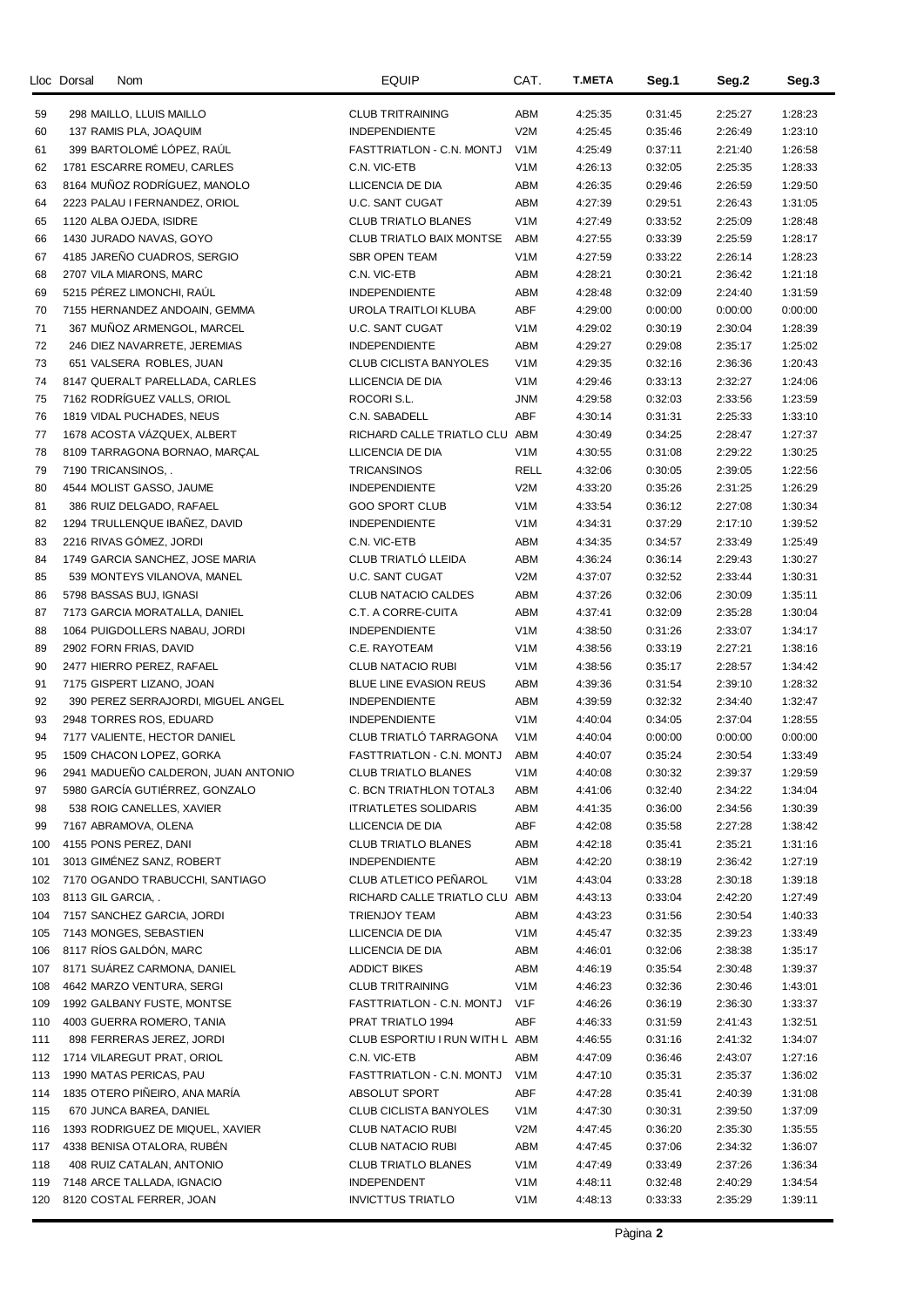|            | Lloc Dorsal | <b>Nom</b>                                                     | <b>EQUIP</b>                                        | CAT.                    | <b>T.META</b>      | Seg.1              | Seg.2              | Seg.3              |
|------------|-------------|----------------------------------------------------------------|-----------------------------------------------------|-------------------------|--------------------|--------------------|--------------------|--------------------|
|            |             |                                                                |                                                     | ABM                     |                    |                    | 2:38:42            | 1:36:14            |
| 121<br>122 |             | 2488 PUIG TOUS, JOAN<br>4397 RUIZ MOLINA, MANUEL               | <b>INDEPENDIENTE</b><br>CLUB NATACIO MINORISA       | V <sub>1</sub> M        | 4:48:27<br>4:48:32 | 0:33:31<br>0:35:39 | 2:41:06            | 1:31:47            |
| 123        |             | 2743 CASADO ALCALDE, LUIS                                      | PRAT TRIATLO 1994                                   | V <sub>1</sub> M        | 4:48:54            | 0:35:22            | 2:36:46            | 1:36:46            |
| 124        |             | 1886 SAN GIL BETRIU, ROGER                                     | <b>INDEPENDIENTE</b>                                | ABM                     | 4:50:06            | 0:35:30            | 2:35:36            | 1:39:00            |
| 125        |             | 957 SANCHEZ GARCIA, PAU                                        | FASTTRIATLON - C.N. MONTJ                           | ABM                     | 4:50:19            | 0:35:23            | 2:41:33            | 1:33:23            |
| 126        |             | 302 RAFART BUXO, LLUIS                                         | <b>CLUB CICLISTA BANYOLES</b>                       | V <sub>1</sub> M        | 4:50:22            | 0:29:29            | 2:40:50            | 1:40:03            |
| 127        |             | 2810 FERNANDEZ LOPEZ, XAVIER                                   | <b>CLUB TRIASME TRIATLO</b>                         | V <sub>1</sub> M        | 4:50:59            | 0:35:41            | 2:47:58            | 1:27:20            |
| 128        |             | 8146 PERNA ARMENGOL, XAVI                                      | C.T. ESPORTRISSIM                                   | V <sub>1</sub> M        | 4:51:36            | 0:35:16            | 2:38:44            | 1:37:36            |
| 129        |             | 7194 TRITRAINING,.                                             | <b>TRITRAINING</b>                                  | <b>RELL</b>             | 4:51:37            | 0:30:39            | 2:40:08            | 1:40:50            |
| 130        |             | 8160 CORTIJO MUÑOZ, ALBERT                                     | <b>HIPOLITO BIKES</b>                               | ABM                     | 4:51:58            | 0:35:56            | 2:45:03            | 1:30:59            |
| 131        |             | 8106 COMINO RANCHAL, FRANCISCO JAVIER                          | CASTILLEJO&CACERES RC                               | ABM                     | 4:52:02            | 0:35:56            | 2:37:11            | 1:38:55            |
| 132        |             | 1747 TELL ROCABERT, JAUME                                      | <b>CLUB ESPORTIU DUETTRI</b>                        | V2M                     | 4:52:19            | 0:34:18            | 2:35:40            | 1:42:21            |
| 133        |             | 4624 CARRETO PASCUA, JOSÉ JAVIER                               | <b>CLUB TRITRAINING</b>                             | V <sub>1</sub> M        | 4:52:20            | 0:31:53            | 2:39:53            | 1:40:34            |
| 134        |             | 1473 TREPAT TREPAT, ALEX                                       | C.E. PEDALA.CAT BALAGUER                            | ABM                     | 4:52:36            | 0:38:03            | 2:29:47            | 1:44:46            |
| 135        |             | 8156 FORTUNATI, CRISTIANO                                      | LLICENCIA DE DIA                                    | V <sub>1</sub> M        | 4:52:39            | 0:33:35            | 2:40:00            | 1:39:04            |
| 136        |             | 6269 CASANOVA RODRIGUEZ, MIREYA                                | C.E. RAYOTEAM                                       | ABF                     | 4:52:46            | 0:35:31            | 2:34:51            | 1:42:24            |
| 137        |             | 1630 DOMINGUEZ CAÑA, CRISTOBAL                                 | <b>CLUB TRIATLO BLANES</b>                          | V <sub>1</sub> M        | 4:53:17            | 0:38:14            | 2:39:43            | 1:35:20            |
| 138        |             | 4411 GRAU BARRERAS, JOAN ALBERT                                | <b>INDEPENDIENTE</b>                                | V <sub>1</sub> M        | 4:53:27            | 0:34:20            | 2:35:36            | 1:43:31            |
| 139        |             | 1919 TORRAS I SERRA, MARC                                      | <b>INDEPENDIENTE</b>                                | ABM                     | 4:53:32            | 0:36:18            | 2:35:29            | 1:41:45            |
| 140        |             | 8127 ABARCA BLANCO, CRISTIAN                                   | RAPIDELS15                                          | V <sub>1</sub> M        | 4:53:36            | 0:38:33            | 2:39:50            | 1:35:13            |
| 141        |             | 7152 RODRIGUEZ GONZALEZ, LLUIS                                 | A.E.DIEDRE                                          | V2M                     | 4:54:10            | 0:33:25            | 2:48:05            | 1:32:40            |
| 142        |             | 8154 CANUT DELGADO, LAIA                                       | <b>TRIENJOY TEAM</b>                                | ABF                     | 4:54:23            | 0:35:42            | 2:49:31            | 1:29:10            |
| 143        |             | 5739 TIBURZI, SIMONE                                           | <b>CLUB PROAM</b>                                   | V <sub>1</sub> M        | 4:55:44            | 0:34:34            | 2:41:14            | 1:39:56            |
| 144        |             | 6228 GÓMEZ FERNÁNDEZ, SANDRA                                   | C.E. VILA OLIMPICA                                  | ABF                     | 4:55:55            | 0:35:47            | 2:44:25            | 1:35:43            |
| 145        |             | 512 ROS FERNÁNDEZ-PORTAL, EDUARDO                              | C.E. VILA OLIMPICA                                  | V <sub>1</sub> M        | 4:56:06            | 0:37:34            | 2:41:04            | 1:37:28            |
| 146        |             | 8141 JIMENEZ GUTIERREZ, JOAQUIN                                | <b>ITRIATLETES SOLIDARIS</b>                        | V2M                     | 4:56:16            | 0:38:53            | 2:40:10            | 1:37:13            |
| 147        |             | 7133 BERNAUS FERNANDEZ, AARON                                  | LLICENCIA DE DIA                                    | ABM                     | 4:56:27            | 0:32:03            | 2:40:30            | 1:43:54            |
| 148        |             | 8108 FERRÉS RUSINÉS, TONI                                      | MB <sub>2</sub>                                     | V <sub>1</sub> M        | 4:56:32            | 0:35:37            | 2:42:08            | 1:38:47            |
| 149        |             | 7161 FERNANDEZ PALLARES, XAVI                                  | <b>RUNNERSCSM</b>                                   | V <sub>1</sub> M        | 4:57:05            | 0:38:13            | 2:43:27            | 1:35:25            |
| 150        |             | 8103 XIE, QIFENG                                               | LLICENCIA DE DIA                                    | ABM                     | 4:58:30            | 0:36:58            | 2:45:22            | 1:36:10            |
| 151        |             | 1193 RAFEL PORTI, TONI                                         | <b>CERCLE SABADELLES 1856</b>                       | V2M                     | 4:58:44            | 0:36:27            | 2:43:40            | 1:38:37            |
| 152        |             | 7168 FUENTES GONZALEZ, ALVARO                                  | TRICAM - VILLAVICIOSA                               | ABM                     | 4:59:01            | 0:00:00            | 0:00:00            | 0:00:00            |
| 153        |             | 3195 DELLUNDE MARTINEZ, DAVID                                  | <b>CLUB TRIATLO MALGRAT</b>                         | V <sub>1</sub> M        | 4:59:38            | 0:36:22            | 2:36:47            | 1:46:29            |
| 154        |             | 8145 GRACIA MARTIN, TONI                                       | <b>FASTTRIATLON CLUB</b>                            | V2M                     | 5:00:34            | 0:35:50            | 2:47:29            | 1:37:15            |
| 155        |             | 8153 MINGUEZA DE MIGUEL, DAVID                                 | LLICENCIA DE DIA                                    | V <sub>1</sub> M        | 5:00:39            | 0:35:41            | 2:49:46            | 1:35:12            |
| 156        |             | 392 PEIX PUJOL, JOAQUIM                                        | C.N. VIC-ETB                                        | V <sub>2</sub> M        | 5:00:50            | 0:39:20            | 2:40:01            | 1:41:29            |
| 157        |             | 2865 SOLA SANCHEZ, TONI                                        | <b>CLUB ESPORTIU Z5</b>                             | ABM                     | 5:00:53            | 0:30:23            | 2:57:40            | 1:32:50            |
| 158        |             | 2646 CAMPOS FLORES, ALBERTO JOSE                               | C.E. RAYOTEAM                                       | V1M                     | 5:00:54            | 0:36:52            | 2:47:16            | 1:36:46            |
| 159        |             | 7174 CAMPOY LOZANO, JUAN                                       | CLUB TRIATLO TARRAGONA                              | ABM                     | 5:01:04            | 0:36:16            | 2:45:13            | 1:39:35            |
| 160        |             | 8140 VALLS FRANCISCO, ALBERT                                   | LLICENCIA DE DIA                                    | <b>ABM</b>              | 5:02:39            | 0:34:48            | 2:39:26            | 1:48:25            |
| 161        |             | 2726 MESTRE CARRASCO, ALBERTO                                  | <b>CLUB ESPORTIU DUETTRI</b>                        | ABM                     | 5:03:06            | 0:34:59            | 2:38:46            | 1:49:21            |
| 162        |             | 4993 MALAUD PRAT, ANTOINE                                      | G. E. ESPORTIU GIRONI GEIE                          | V1M                     | 5:03:35            | 0:36:13            | 2:39:04            | 1:48:18            |
| 163        |             | 8131 SCHENONE, JORGE                                           | LLICENCIA DE DIA                                    | V1M                     | 5:03:58            | 0:34:36            | 2:39:03            | 1:50:19            |
| 164        |             | 8159 OLIVARES, FRANCESC                                        | LLICENCIA DE DIA                                    | ABM                     | 5:04:12            | 0:00:00            | 0:00:00            | 0:00:00            |
| 165        |             | 8134 TRILLA HUGUET, JOAN                                       | CANGREBURGUER                                       | V <sub>1</sub> M        | 5:04:29            | 0:36:17            | 2:49:13            | 1:38:59            |
| 166        |             | 2248 ROIG NAVARRO, RAMON                                       | U.C. SANT CUGAT                                     | V <sub>1</sub> M        | 5:04:42            | 0:36:30            | 2:41:54            | 1:46:18            |
| 167        |             | 8136 ROTHENHAEUSER, RUPERTUS                                   | LLICENCIA DE DIA                                    | V <sub>2</sub> M        | 5:05:18            | 0:40:11            | 2:43:23            | 1:41:44            |
| 168        |             | 8168 MASDENPINOS MUJAL, JORDI                                  | CLUB NATACIO MINORISA                               | V <sub>2</sub> M        | 5:05:33            | 0:35:29            | 2:41:41            | 1:48:23            |
| 169        |             | 8132 ARGEMI CAPDEVILA, ORIOL                                   | LLICENCIA DE DIA                                    | ABM                     | 5:06:03            | 0:32:53            | 2:44:41            | 1:48:29            |
| 170        |             | 2201 BALAGUER BARCELO, ANTONI                                  | U.C. SANT CUGAT                                     | V <sub>1</sub> M        | 5:07:24            | 0:35:17            | 2:52:25            | 1:39:42            |
| 171        |             | 3966 CAMPOS BLANCO, RUBÉN                                      | CLUB TRIATLO IM TRI TEAM                            | ABM                     | 5:07:32            | 0:39:45            | 2:50:19            | 1:37:28            |
| 172        |             | 7149 SANTIAGO RODRIGUEZ, MANUEL                                | LLICENCIA DE DIA                                    | ABM                     | 5:07:58            | 0:29:59            | 2:40:38            | 1:57:21            |
| 173        |             | 2975 RODENAS GONZALEZ, IVAN                                    | CLUB TRIATLÓ LLEIDA                                 | ABM                     | 5:08:47            | 0:39:51            | 2:38:17            | 1:50:39            |
| 174        |             | 8167 LLORENTE SANZ, GUILLERMO<br>3931 GORDILLO ALFREDO, ALBERT | TRIATLON CARABANCHEL<br><b>CLUB TRIASME TRIATLO</b> | ABM<br>V <sub>1</sub> M | 5:09:25<br>5:09:33 | 0:40:25<br>0:37:50 | 2:47:27<br>2:46:02 | 1:41:33<br>1:45:41 |
| 175        |             | 5993 SOLER TOUS, RAMON                                         | C.N. VIC-ETB                                        | ABM                     | 5:09:56            | 0:33:31            | 2:37:46            | 1:58:39            |
| 176<br>177 |             | 1399 MENDEZ SANCHEZ, JOSÉ                                      | CLUB NATACIO RUBI                                   | V <sub>2</sub> M        | 5:09:58            | 0:32:31            | 2:45:00            | 1:52:27            |
| 178        |             | 202 RUBIO PALAU, JOSEP                                         | <b>W3TRIBCN</b>                                     | ABM                     | 5:10:51            | 0:40:40            | 2:48:03            | 1:42:08            |
| 179        |             | 948 SAEZ FONTARNAU, DAVID                                      | <b>CLUB TRIATLO SABADELL</b>                        | V1M                     | 5:11:01            | 0:35:42            | 2:54:53            | 1:40:26            |
| 180        |             | 1679 PUERTAS DÍAZ, DAVID                                       | CLUB TRIATLO IM TRI TEAM                            | SUB23M                  | 5:11:06            | 0:31:38            | 2:46:44            | 1:52:44            |
| 181        |             | 7179 PENALVA SOLA, JOSEP                                       | CEJ                                                 | V <sub>2</sub> M        | 5:11:33            | 0:35:57            | 2:50:11            | 1:45:25            |
| 182        |             | 7131 IGARASHI, SO                                              | LLICENCIA DE DIA                                    | V1M                     | 5:11:50            | 0:35:33            | 2:49:21            | 1:46:56            |
|            |             |                                                                |                                                     |                         |                    |                    |                    |                    |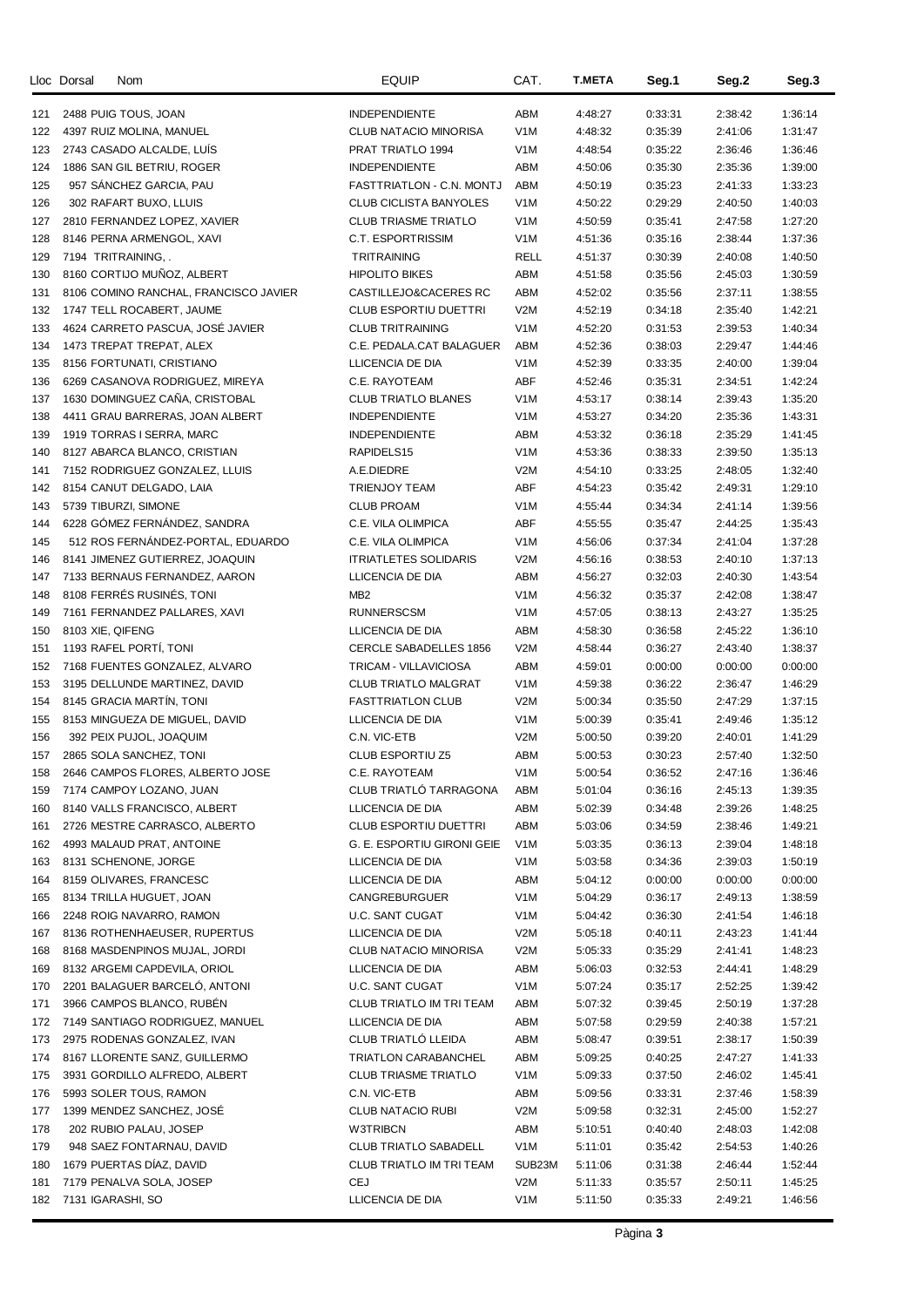|     | Nom<br>Lloc Dorsal                   | <b>EQUIP</b>                  | CAT.             | <b>T.META</b> | Seg.1   | Seg.2   | Seg.3   |
|-----|--------------------------------------|-------------------------------|------------------|---------------|---------|---------|---------|
| 183 | 8161 RICART BARNIOL, JORDI           | CLUB ATLÈTIC TORELLÓ          | V <sub>1</sub> M | 5:12:19       | 0:35:40 | 3:06:25 | 1:30:14 |
| 184 | 5761 GARCIA TEY, JORDI               | <b>CLUB NATACIO RUBI</b>      | ABM              | 5:12:25       | 0:40:19 | 2:54:26 | 1:37:40 |
| 185 | 4041 APARICIO CABANILLAS, CAROLINA   | C.N. SABADELL                 | ABF              | 5:12:34       | 0:37:26 | 2:47:05 | 1:48:03 |
| 186 | 8126 PEDRALS MUNOZ, MARÇAL           | LLICENCIA DE DIA              | ABM              | 5:12:35       | 0:35:21 | 2:53:09 | 1:44:05 |
| 187 | 456 ACEÑA MARTÍNEZ, ELÍAS            | <b>CLUB TRIATLO MALGRAT</b>   | ABM              | 5:12:40       | 0:33:06 | 2:48:57 | 1:50:37 |
| 188 | 7169 ZUBILLAGA RIERA, MILENA         | <b>FASTTRIATLON</b>           | <b>ABF</b>       | 5:12:45       | 0:36:11 | 2:56:37 | 1:39:57 |
| 189 | 4252 CERVANTES MORALES, JORDI        | <b>CLUB TRIASME TRIATLO</b>   | V <sub>1</sub> M | 5:13:09       | 0:36:45 | 2:49:27 | 1:46:57 |
| 190 | 8174 DOMINGUEZ SANCHO, JORGE         | LLICENCIA DE DIA              | V <sub>1</sub> M | 5:13:27       | 0:30:24 | 2:55:51 | 1:47:12 |
| 191 | 7150 JIMENEZ LEON, RAMON ARNALDO     | SANTISORA CLUB TRIALTON       | V <sub>2</sub> M | 5:13:58       | 0:36:12 | 2:55:31 | 1:42:15 |
| 192 | 684 FRANCH MARGARIT, GERARD          | <b>CERRR IGUALADA</b>         | ABM              | 5:14:05       | 0:35:43 | 2:47:47 | 1:50:35 |
| 193 | 8101 ALTAMIRANO FABREGUES, JOAN      | LLICENCIA DE DIA              | V <sub>1</sub> M | 5:14:15       | 0:37:39 | 2:54:47 | 1:41:49 |
| 194 | 7154 CUSCÓ FERNÁNDEZ, JOSE           | WHERE IS THE LIMIT?           | V <sub>1</sub> M | 5:14:17       | 0:35:50 | 3:03:07 | 1:35:20 |
| 195 | 359 MARTORELL SANSO, MIQUEL          | FASTTRIATLON - C.N. MONTJ     | ABM              | 5:14:23       | 0:37:09 | 2:42:15 | 1:54:59 |
| 196 | 8142 PORTELLA SUNE, FREDY            | <b>PRUNNERS</b>               | V <sub>1</sub> M | 5:14:40       | 0:34:17 | 2:51:22 | 1:49:01 |
| 197 | 7185 GARCIA MONTENEGRO, MARTI        | <b>INDEPENDENT</b>            | V <sub>1</sub> M | 5:15:17       | 0:35:45 | 3:00:20 | 1:39:12 |
| 198 | 3807 GONZALEZ CANADES, AARON         | <b>TGCBINN</b>                | ABM              | 5:15:19       | 0:37:42 | 2:55:04 | 1:42:33 |
| 199 | 7183 ROIG RIERA, VICENTE             | <b>GRUP ESPORTIU ES VEDRA</b> | ABM              | 5:15:53       | 0:31:35 | 2:48:25 | 1:55:53 |
| 200 | 7182 BORRELL SALA, CORA              | <b>GRUP ESPORTIU ES VEDRA</b> | ABF              | 5:15:57       | 0:35:44 | 2:36:08 | 2:04:05 |
| 201 | 8105 LLUCIA CATASUS, JORDI           | <b>FERC</b>                   | V <sub>1</sub> M | 5:17:48       | 0:38:18 | 2:54:20 | 1:45:10 |
| 202 | 7191 MOON TEAM, .                    | <b>MOON TEAM</b>              | RELL             | 5:19:36       | 0:36:34 | 2:47:28 | 1:55:34 |
| 203 | 7164 SANCERNI LÓPEZ, DAVID           | <b>ONTRAIL</b>                | ABM              | 5:20:11       | 0:31:05 | 2:57:46 | 1:51:20 |
| 204 | 8172 MORENO SERRANO, DANIEL          | UNIÓ CICLISTA SANT CUGAT      | V <sub>1</sub> M | 5:20:55       | 0:40:22 | 2:44:27 | 1:56:06 |
| 205 | 8162 AYALA ROTXÉS, ROGER             | LLICENCIA DE DIA              | SUB23M           | 5:21:01       | 0:38:22 | 2:54:07 | 1:48:32 |
| 206 | 8170 PÉREZ LORCA, JOSÉ               | LLICENCIA DE DIA              | V <sub>2</sub> M | 5:21:06       | 0:39:52 | 2:55:27 | 1:45:47 |
| 207 | 1904 GOMIS PÉREZ, DANIELA            | C.E. RAYOTEAM                 | ABF              | 5:21:41       | 0:39:00 | 2:47:52 | 1:54:49 |
| 208 | 5086 MARTINEZ GARCIA, SUSANNE        | <b>GOOSPORTCLUB</b>           | V1F              | 5:21:58       | 0:35:46 | 2:55:10 | 1:51:02 |
| 209 | 8129 BASSAS TORRENT, SONIA           | <b>INDEPENDENT</b>            | <b>ABF</b>       | 5:23:01       | 0:40:33 | 2:58:03 | 1:44:25 |
| 210 | 7137 RUIZ LOPEZ, JAVIER              | LLICENCIA DE DIA              | V <sub>1</sub> M | 5:23:03       | 0:34:14 | 2:55:52 | 1:52:57 |
| 211 | 7134 GALLEGO CASTRO, RAUL            | LLICENCIA DE DIA              | ABM              | 5:23:20       | 0:39:16 | 2:48:40 | 1:55:24 |
| 212 | 7144 LEAL MARTIN, JONATAN            | LLICENCIA DE DIA              | ABM              | 5:23:49       | 0:39:14 | 2:46:17 | 1:58:18 |
| 213 | 8115 BLOMQVIST, KATJA                | <b>FASTTRIATLON</b>           | V <sub>1</sub> F | 5:24:11       | 0:37:14 | 2:55:07 | 1:51:50 |
| 214 | 2697 TOMAS SOLER, DANIEL             | <b>CLUB TRIATLO MALGRAT</b>   | V1M              | 5:24:21       | 0:33:20 | 2:49:24 | 2:01:37 |
| 215 | 5900 FERRER BALLESTER, XAVIER        | C.N. VIC-ETB                  | V2M              | 5:25:11       | 0:39:01 | 2:58:43 | 1:47:27 |
| 216 | 451 BLAS SANCHEZ, ALFONS             | C.E. VILA OLIMPICA            | ABM              | 5:25:54       | 0:37:33 | 2:44:03 | 2:04:18 |
| 217 | 8165 URREA SOLÉ, EDUARD              | <b>INDEPENDENT</b>            | V <sub>2</sub> M | 5:26:23       | 0:37:13 | 3:03:07 | 1:46:03 |
| 218 | 189 SABATER MARTOS, MARTA            | <b>CLUB TRITRAINING</b>       | ABF              | 5:27:05       | 0:30:19 | 3:01:27 | 1:55:19 |
| 219 | 8128 FABREGA CASAS, TONI             | LLICENCIA DE DIA              | V <sub>1</sub> M | 5:27:52       | 0:36:44 | 3:01:54 | 1:49:14 |
| 220 | 6296 CORONA SANTMARTI, MONTSE        | TRIATLO JOVENT 79             | V1F              | 5:28:40       | 0:39:20 | 2:53:21 | 1:55:59 |
| 221 | 8157 MUNOZ LANNES, LLUIS             | MALAMAXACO                    | ABM              | 5:29:21       | 0:40:24 | 2:50:10 | 1:58:47 |
| 222 | 570 GARCIA GALLEGO, JUAN JOSE        | <b>I3 TRIATHLON</b>           | V <sub>1</sub> M | 5:29:52       | 0:35:57 | 3:02:59 | 1:50:56 |
| 223 | 8112 SICART DOMEC, ANNA              | LLICENCIA DE DIA              | ABF              | 5:31:05       | 0:33:00 | 3:07:02 | 1:51:03 |
| 224 | 8166 SEBASTIAN MONTAL, JOAQUIM       | <b>RADIKAL SWIM</b>           | V <sub>2</sub> M | 5:31:16       | 0:38:51 | 2:53:38 | 1:58:47 |
| 225 | 7146 MARTINEZ GALLEGO, IVAN          | LLICENCIA DE DIA              | ABM              | 5:31:34       | 0:39:34 | 2:51:46 | 2:00:14 |
| 226 | 8118 CALVERAS BARAT, ERIC            | <b>XERRISQUES TEAM</b>        | ABM              | 5:31:57       | 0:39:00 | 3:05:27 | 1:47:30 |
| 227 | 8116 MUNOZ LANNES, XAVI              | MALAMAXACO                    | ABM              | 5:32:24       | 0:40:28 | 2:52:11 | 1:59:45 |
| 228 | 1246 GARCIA SANCHEZ, RICART          | C.N. VIC-ETB                  | V <sub>1</sub> M | 5:34:40       | 0:36:35 | 2:54:42 | 2:03:23 |
| 229 | 8133 RODRÍGUEZ GUITART, ANGEL        | <b>TRIENJOY TEAM</b>          | ABM              | 5:37:25       | 0:36:16 | 2:58:29 | 2:02:40 |
| 230 | 7140 BOIX MARTINEZ, DOMÈNEC          | LLICENCIA DE DIA              | V <sub>2</sub> M | 5:37:26       | 0:35:36 | 3:02:38 | 1:59:12 |
| 231 | 8143 GÓMEZ GARCÍA, MARIBEL           | <b>FASTTRIATLON CLUB</b>      | V1F              | 5:37:46       | 0:37:52 | 3:06:52 | 1:53:02 |
| 232 | 7171 PIE LLUCH, FRANCESC XAVIER      | <b>CCK BAREFOOLS</b>          | ABM              | 5:38:02       | 0:36:22 | 3:15:13 | 1:46:27 |
| 233 | 2882 GATNAU NAVARRO, MIQUEL          | <b>CLUB TRIASME TRIATLO</b>   | V <sub>2</sub> M | 5:38:28       | 0:34:14 | 3:00:39 | 2:03:35 |
| 234 | 8130 SERRA CAMÚS, MIQUEL             | DIAF TRIALTLÓ                 | V <sub>1</sub> M | 5:38:44       | 0:35:35 | 2:57:53 | 2:05:16 |
| 235 | 515 GALEANO PAREJA, EDUARDO          | <b>CLUB TRIATLO SABADELL</b>  | V <sub>1</sub> M | 5:41:27       | 0:35:47 | 2:57:12 | 2:08:28 |
| 236 | 8158 AL-KASSIMI VARGAS, TAMER        | <b>INDEPENDENT</b>            | ABM              | 5:41:29       | 0:35:00 | 3:17:12 | 1:49:17 |
| 237 | 8173 CRESPO, GONZALO                 | TRITRAINING                   | ABM              | 5:44:17       | 0:37:22 | 3:05:32 | 2:01:23 |
| 238 | 568 MOR FIGUERAS, XAVIER             | <b>ITRIATLETES SOLIDARIS</b>  | V <sub>1</sub> M | 5:45:33       | 0:35:54 | 3:15:08 | 1:54:31 |
| 239 | 8114 LLAMAZARES GARRDIO, JUAN CARLOS | LLICENCIA DE DIA              | V <sub>2</sub> M | 5:51:27       | 0:39:31 | 2:59:40 | 2:12:16 |
| 240 | 7184 SAMPER HURTADO, ERIC            | <b>INDEPENDENT</b>            | ABM              | 5:52:41       | 0:36:10 | 3:07:49 | 2:08:42 |
| 241 | 8144 MARTINEZ PEREZ, XAVIER          | <b>RUNNERSCSM</b>             | V <sub>1</sub> M | 5:55:34       | 0:38:45 | 3:11:05 | 2:05:44 |
| 242 | 7147 JULIEN, LAEMMEL                 | LLICENCIA DE DIA              | ABM              | 5:59:20       | 0:35:32 | 3:10:30 | 2:13:18 |
| 243 | 8135 BIETE GARCIA, ANDREA            | AB QUIROSPORT                 | ABF              | 5:59:35       | 0:31:36 | 2:49:37 | 2:38:22 |
| 244 | 7172 GARCIA FERRANDIS, JOSE LUIS     | C.T. A CORRE-CUITA            | V <sub>1</sub> M | 5:59:44       | 0:38:54 | 3:07:43 | 2:13:07 |